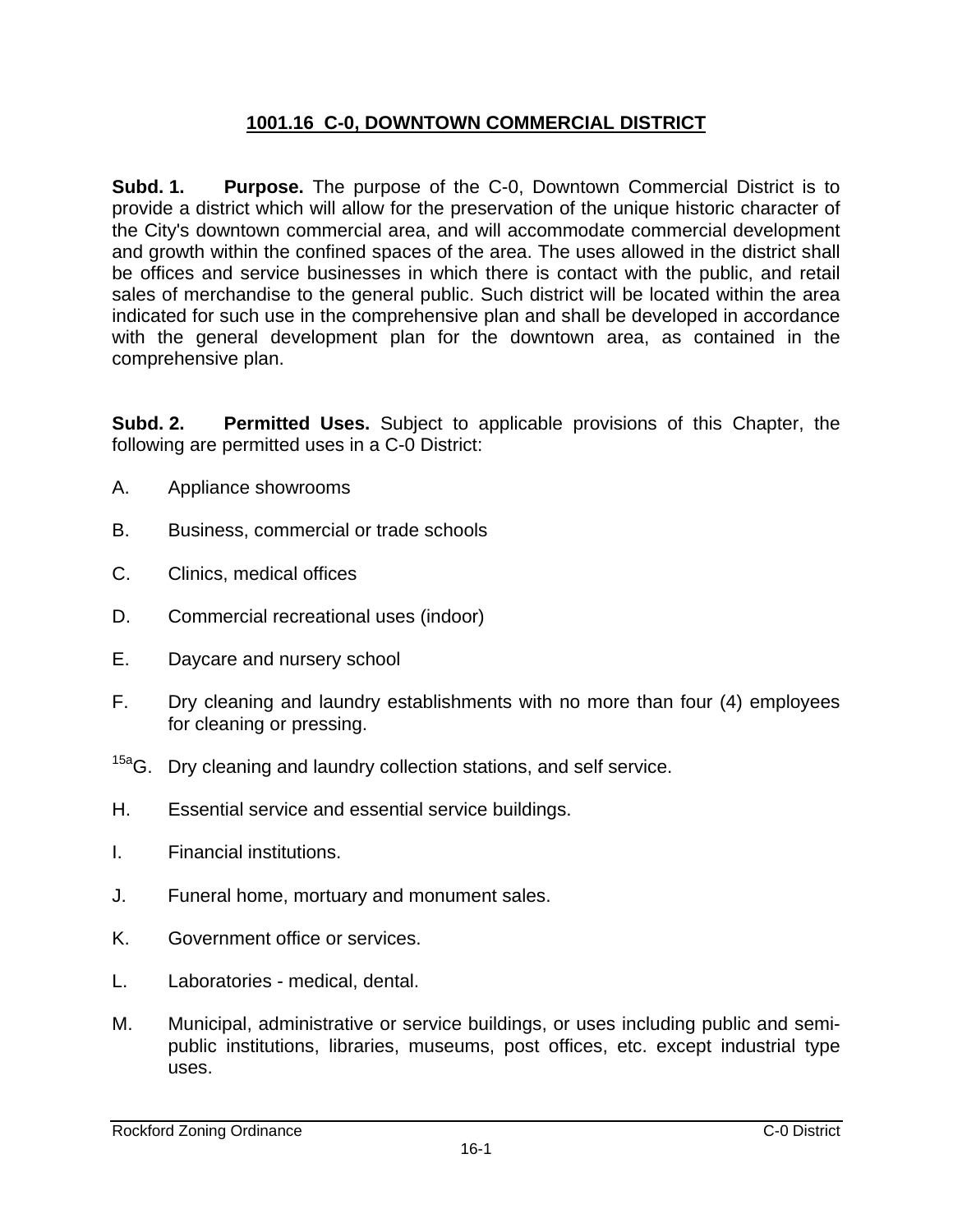- N. Off-sale liquor stores.
- O. On-Sale liquor establishments
- P. Offices, administrative executive, professional, medical, research.
- Q. Personal service and repair establishments such as barber and beauty shops, shoe repair, etc.
- R. Pet and animal shops, taxidermists
- S. Plumbing and heating showrooms and shops.
- T. Printing services, publishing and related distribution agencies.
- U. Private clubs and lodges.
- V. Restaurants (Class I).
- W. Repair and service uses when secondary to the allowable use.
- X. Retail shops and stores (excluding autos, boats, machinery, etc.) such as apparel, appliance, beverage, book, carpet, drugs, furniture, grocer, hardware, jewelry, paint, pawn, tobacco, sporting goods.
- Y. Schools and studios artist, music, photo, decorating, dancing, health, etc.
- 5,18Z. Sexually oriented use accessory.
- AA. Video arcade and accessory uses such as pool, pinball, etc.
- BB. Brew on premises. (Ordinance 2015-01, adopted February 24, 2015)
- CC. Brewpub. (Ordinance 2015-01, adopted February 24, 2015)

**Subd. 3. Interim Uses.** Subject to applicable provisions of this Chapter, the following are interim uses in the C-0 District and are governed by this Chapter.

- A. None.
- **Subd. 4. Accessory Uses.** The following are permitted uses in a C-0 District:
- A. Off-street parking and loading as herein regulated.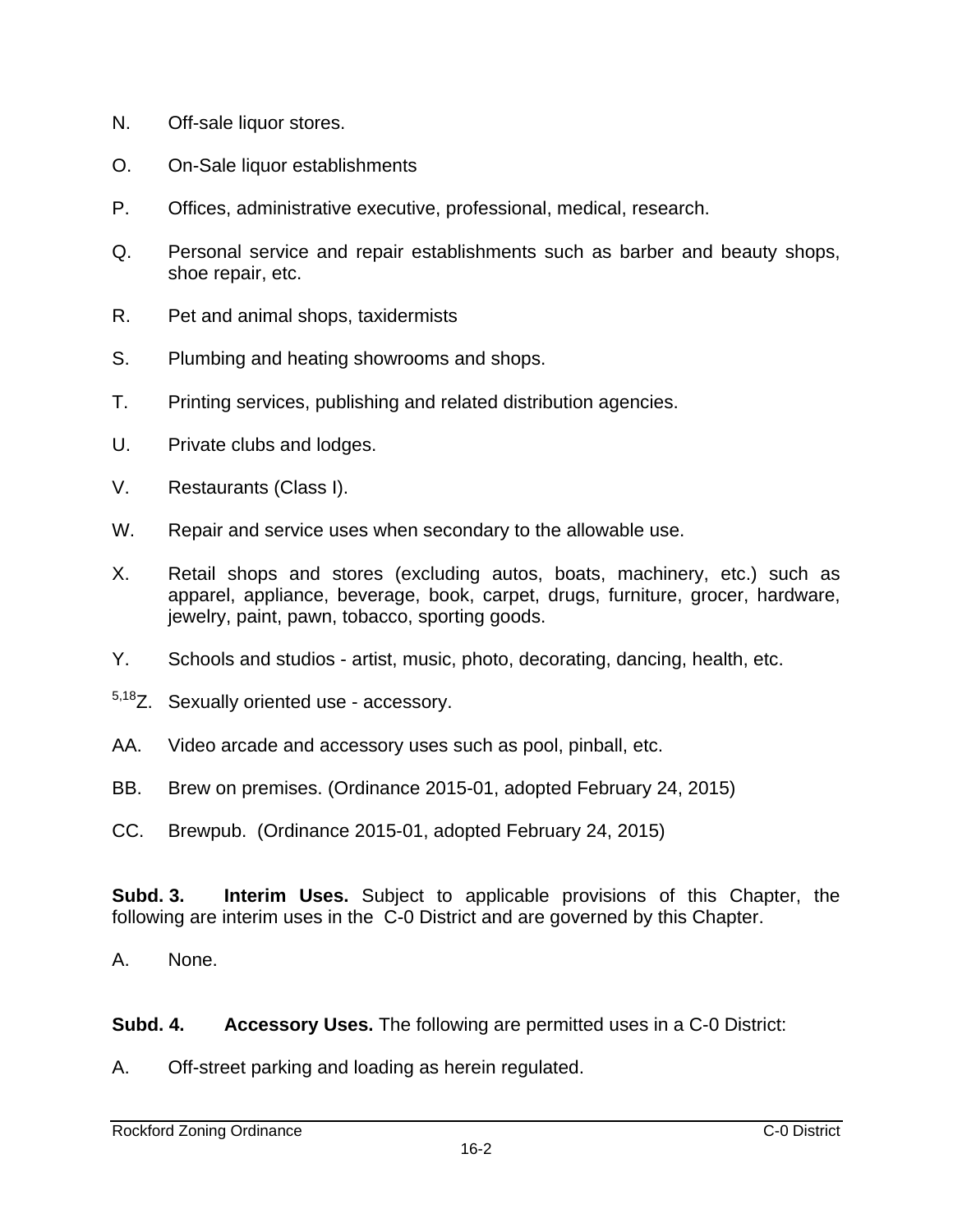- B. Signs as herein regulated.
- C. Secondary uses customarily incident to the permitted or conditional uses allowed in the district.
- $37D.$  Accessory solar energy systems (roof mounted) as provided for by Section 1001.09, Subd. 21.B of this Chapter.

**Subd. 5. Conditional Uses.** The following are conditional uses in a C-0 District. (Requires a conditional use permit based upon procedures set forth in and regulated by this Chapter.)

- A. Nursing homes, residential care facilities, continuing care retirement communities and senior housing with services establishments licensed by the Minnesota department of health. (Ordinance 2015-01, adopted February 24, 2015)
- <sup>10</sup>B. Mixed Uses (commercial/residential) buildings provided that:
	- 1. Residential uses shall be limited and may be permitted only where they do not create conflicts, present or future, between non-residential and residential uses and activities, both on and off the subject property.
	- 2. Residential and non-residential uses shall not be located on the same floor and no residential use shall be located on the first or street-level floor.
	- 3. Residential and non-residential uses shall be provided separate entrances.
	- 4. Residential uses shall provide adequate off-street parking in conformance with that required of multifamily uses by Section 1001.06, Subd. 09 of this Chapter.
	- 5. Open and outside storage associated with the residential use shall be prohibited.
	- 6. Residential uses shall be governed by all applicable provisions of the Zoning Ordinance. Building Code, Housing Code and Fire Code.
	- 7. The provisions of Section 1001.03 of this Chapter are considered and determined to be satisfied.
- C. Multiple principal uses on one lot.
- D. Open or Outdoor Commercial Recreation (not including activities which are temporary in nature), provided that: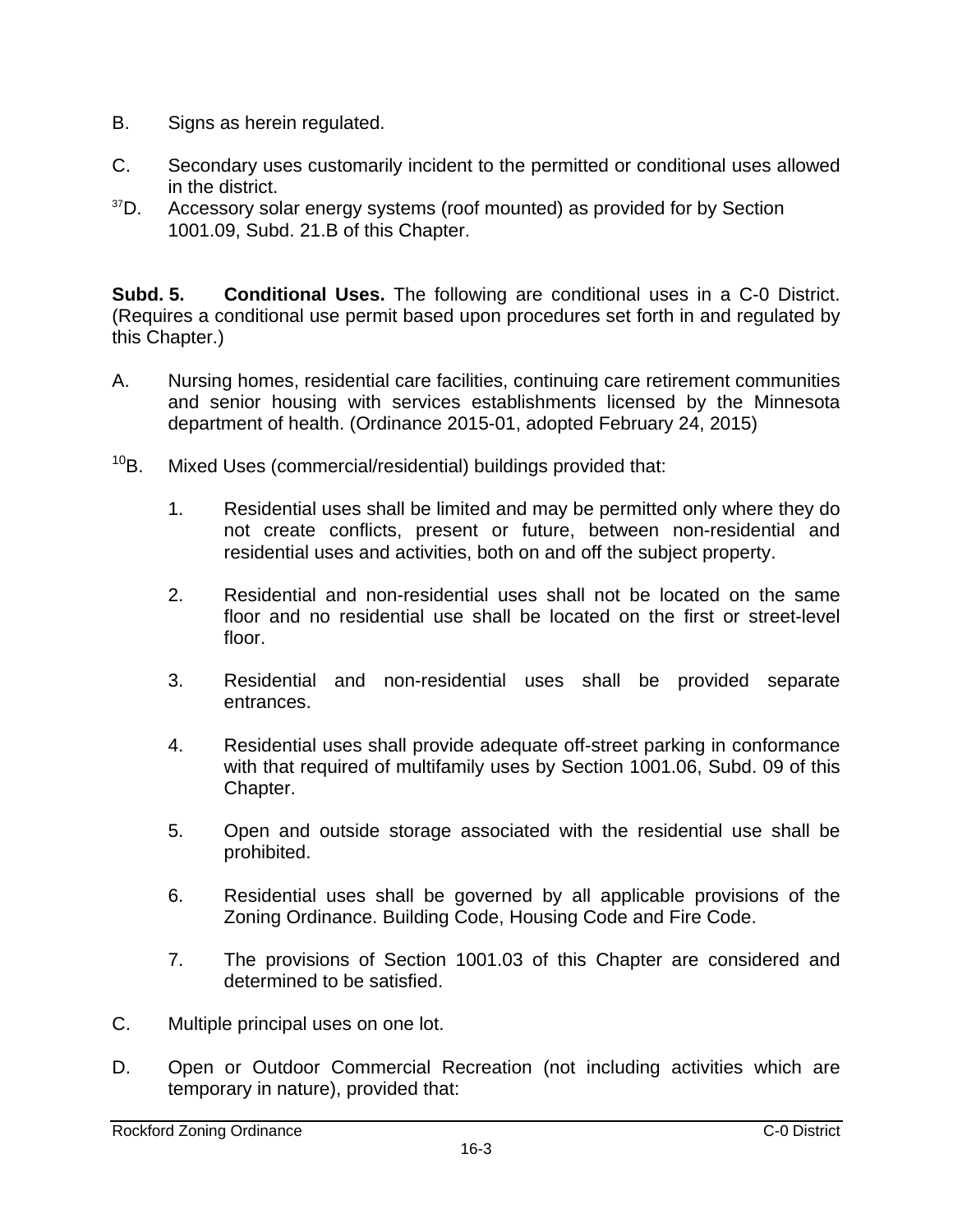- 1. The activity is accessory to a permitted or conditionally permitted principal use, and located on the same parcel thereof.
- 2. The activity is fully screened from surrounding residential uses to a minimum height of six (6) feet above the highest ground elevation of the outdoor use.
- 3. The activity is fully screened from adjacent public streets.
- 4. Additional parking demand generated by the outdoor use is properly accounted for in the entire property's parking supply.
- 5. Lights required for the outdoor use are hooded and directed away from adjacent streets and properties so as to avoid any view of the light source.
- 6. Noise generated by the outdoor use does not become a nuisance as defined by the City's nuisance and noise ordinances.
- 7. No signage, beyond that which is permitted for the principal use and building, is allowed as a result of the outdoor activity.
- 8. The provisions of Section 1001.03 of this Chapter are considered and determined to be satisfied.
- 9. The proposed use complies with the performance standards outlined in Section 1001.09 and all other applicable provisions of this Chapter.
- 10. Other conditions are met which are reasonably related to the assurance that the use will not be, or become, a nuisance to surrounding public or private property, including, but not limited to, hours of operation, access, and scope of activities.
- <sup>18</sup>E. Veterinary clinics

F. Microdistilleries with tasting rooms. (Ordinance 2015-01, adopted February 24, 2015)

G. Small breweries with tap rooms. (Ordinance 2015-01, adopted February 24, 2015)

**Subd. 6. Lot Requirements And Setbacks.** The following minimum requirements shall be observed in a C-0 District, subject to additional requirements, exceptions and modifications set forth in this Chapter.